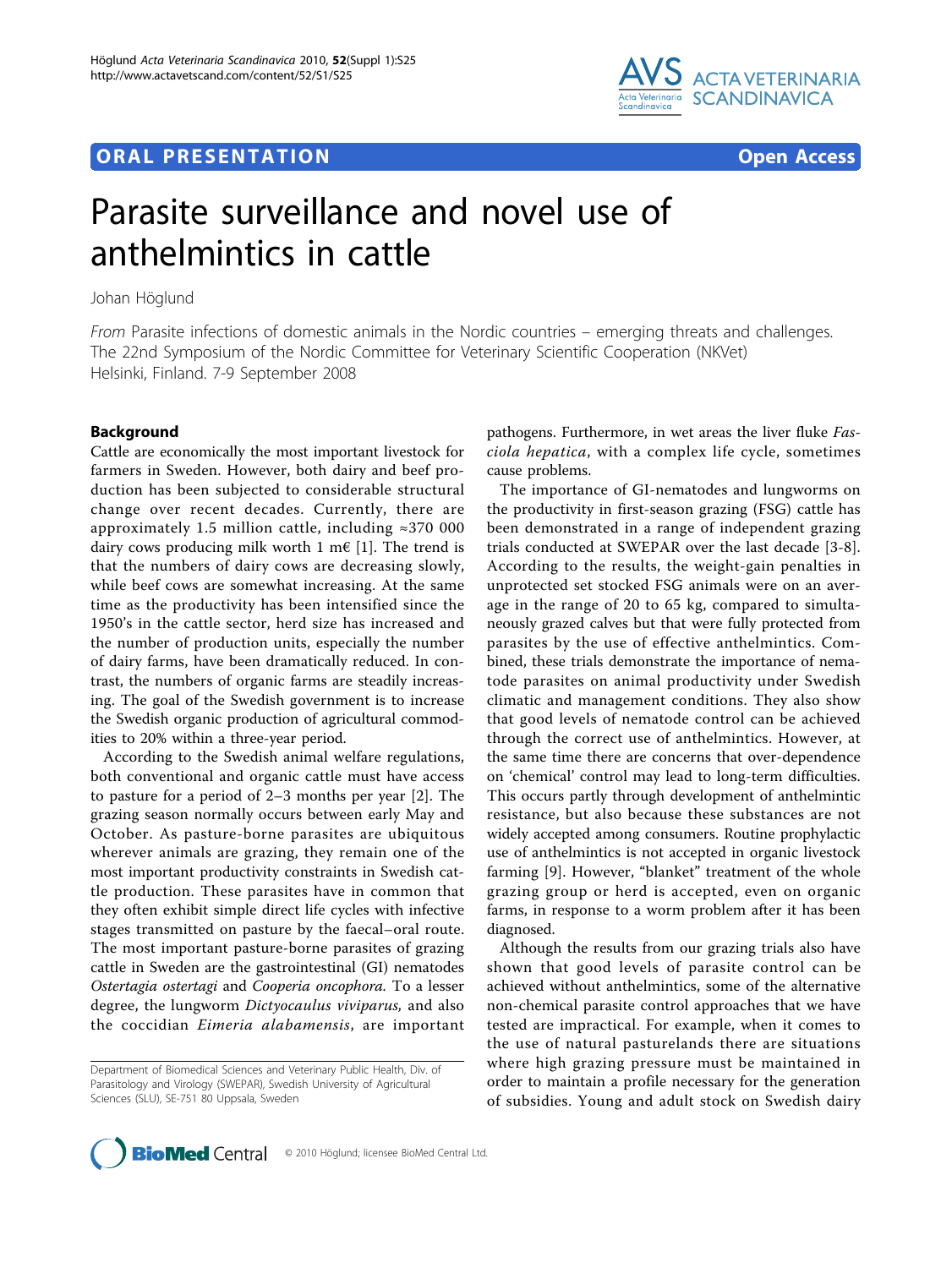farms are also often grazed on dedicated pastures, which omits the opportunities for mixed grazing between different age groups. There are many examples of organic cattle farmers who have obtained exemptions from the organic guidelines because their animals have suffered from nematode parasites.

In this contribution, the focus is on diagnostic methods that can be used for individual and/or herd parasite monitoring in parasite surveillance programmes. I will also briefly discuss future ways to refine the use of anthelmintics through targeted selective treatments (TSTs). The latter is a sustainable deworming method that can be applied in both conventional and organic cattle production. Finally, some results from an ongoing EU project (PARASOL,<http://www.parasol-project.org/>) will be presented.

### Sustainable use of anthelmintics

For the foreseeable future it can be assumed that anthelmintics will constitute the cornerstone of most parasite control programmes, irrespective of whether they are used alone or in an integrated programme. However, to preserve the efficacy and to reach a wider level of acceptance, including organic producers, it is unavoidable to refine the ways in which anthelmintics are used. One possibility is to replace current treatment regimes with TSTs. Today in Sweden, anthelmintics are either administered at strategic times to all first grazing season cattle at risk (e.g. against GI-nematodes), or given as metaphylactic mass treatments following the appearance of clinical signs in some animals in a grazing group (e.g. against lungworm). In order to create low input and sustainable programs for nematode control, TST strategies must not only be further developed but also validated under practical farming conditions. The long-term aim with TST is to minimise the number of whole herd/flock anthelmintic treatments by directing treatments towards only those animals/herds that are likely to suffer from disease and production loss. Overall, this will reduce the opportunities for any associated environmental and health risks, while maintaining agricultural productivity.

The concept of TST is simple and easy to accept, especially in situations where animals with a high worm burden are easily identified, for example by showing clinical signs such as coughing, diarrhoea, emaciation or reduced productivity. However, it is well recognised that the greatest losses associated with pasture-borne nematode parasites in grazing livestock are sub-clinical. Economic assessments have also shown that the financial costs associated with sub-clinical parasitism are enormous [[10](#page-3-0)]. It can also be argued that it is suboptimal and often too late to treat with an anthelmintic when clinical signs have already been observed, as animals showing signs of disease are most likely to propagate infection. Essential for the TST approach is that there be access to good and reliable indicators, and identification of treatment thresholds.

# Potential TST indicators

There are many potential TST indicators, which can be grouped according to whether they are parasitological, pathophysiological or performance factors. Those indicators based on traditional parasitological techniques, such as faecal egg counts (FEC), and in particular pasture larval counts and tracer tests, are generally impractical, as they are either extremely laborious and/or non-informative when required [\[11](#page-3-0)]. Accordingly, it can be expected that they will not be feasible as indicators for the purpose of monitoring cattle health. One exception might be the recently developed FECPAC technology [\(http://](http://www.fecpak.com/) [www.fecpak.com/\)](http://www.fecpak.com/), which might serve its purpose. However, this technology must first be carefully tested and evaluated in field before it can be recommended as a routine measure.

Among the serological tests there are several promising candidates. Recently it has been demonstrated that both serum pepsinogen concentrations (SPC) and antibody levels at housing provide very useful information about previous exposure to nematode parasites. SPC is a pathophysiological indicator measuring the damage caused to the abomasal mucosa, and it has been shown to correlate with the occurrence of parasitic gastroenteritis, both in naturally infected animals [[12\]](#page-3-0) and in young cattle experimentally infected with different levels of O. ostertagi [[13\]](#page-3-0). However, the use of SPC is restricted, as it can only be used to predict exposure of FSG animals to this particular parasite.

Another option is to detect specific IgG antibody serum levels with immunological methods using ELISA. Currently there are several in-house ELISAs for the detection of Ostertagia and Cooperia spp. Of particular interest is the ELISA using crude proteins from whole worm extracts of O. ostertagi, as it has been demonstrated that this ELISA not only reflects parasite exposure [\[13\]](#page-3-0) but also reflects the damage caused in terms of reduced production traits and milk yield [[14,15\]](#page-3-0). Interestingly, this test was recently evaluated to measure antibody levels against this abomasal parasite in bulk tank milk [\[16](#page-3-0)]. To what level parasite exposure in cows is correlated with the situation found in heifers and calves on the same farm remains obscure. Although this aspect is currently being investigated within PARASOL, it is certainly a topic that requires more attention in the future. Milk is commonly tested for a range of infectious diseases, and results from the Ostertagia test could then easily be incorporated into existing herd health surveillance programmes.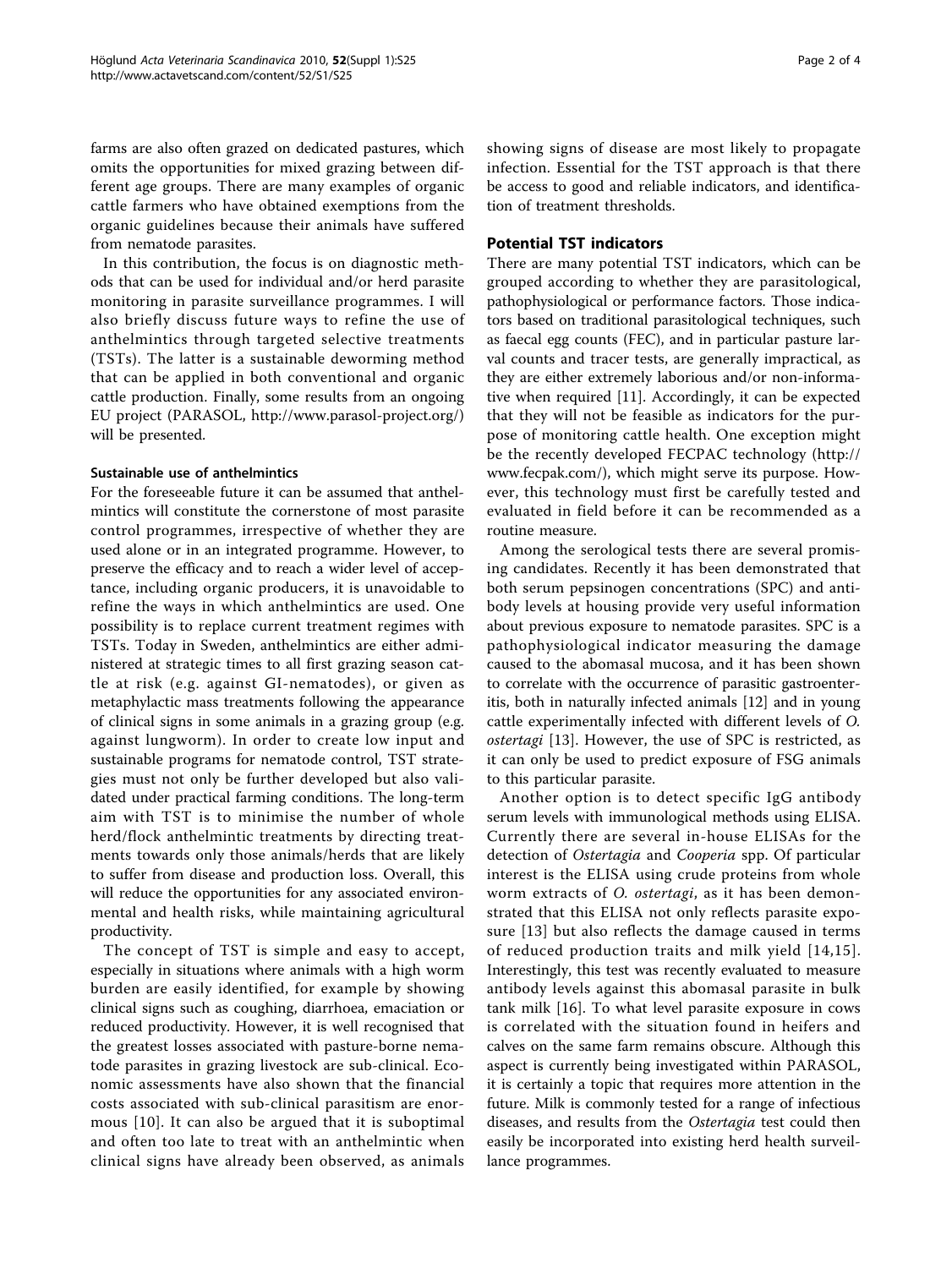<span id="page-2-0"></span>If not tested beforehand, the suitability of using milk ELISAs against other important parasites should also be explored. It is important to realise that the costs of sampling and testing must be minimised before a herd health monitoring programme can reach more general acceptance among representatives in authorities, livestock organisations and, not least, the farming community.

# Ongoing research

Since 2006 SWEPAR has been actively involved in the PARASOL project. This is an ongoing STREP activity coordinated by Professor Joseph Vercruysse, Ghent University, Belgium, and aimed at helminth control in grazing ruminants. The work in Sweden has mainly been focussed on cattle, with the the specific aims: (1) to compare the pepsinogen and antibody levels against O. ostertagi in FSG animals at housing, and (2) to predict the situation in the FSG stock by investigating the antibody levels in bulk tank milk from the same herds.

A total of 44 dairy farms in south-central Sweden were randomly selected in 2005. From each farm bulk tank milk was sampled along with serum from  $\sim$ 10 FSG at the time of housing. The same farms were also approached to participate the following year, and in 2006 36 farms participated together with one additional farm. In both years the farmers were asked to complete a form containing questions about the management of the cattle on the farm, including questions concerning deworming practices. In the second year the form was more detailed, and it then also contained questions about utilization of the pastures and figures on the milk production. Pepsinogen concentrations and O. ostertagi antibody levels were measured in sera following ringtesting and according to standard operating procedures (SOP). In each run a set of standard samples was included to validate the test results. Also, the milk samples were analysed in a similar fashion using the O. ostertagi-ELISA from SVANOVA biotechnology, Uppsala, Sweden.

It was found that the majority of the herds were stabled in September to October. However, the housing dates varied a lot. Notably, some farmers housed their animals in late December. In both years, most farmers treated their FSG with an anthelmintic. However, a large proportion (38%) was left untreated. The preferred anthelmintic in 2006 was the oxfenbendazole intermittent release device (Systamex Repidose®). This drug was used on 85% of the farms. No samples had a serum pepsinogen concentration that exceeded the proposed cut-off concentration of 3.5 U tyrosin, indicative of subclinical ostertagiosis. The highest value

measured was 2.9 U tyrosin. Still, both the mean pepsinogen concentrations and serum antibody levels against O. ostertagi were on an average higher for calves from the untreated herds. However, there was only a weak positive correlation between the Ostertagia- antibody levels and pepsinogen concentrations when the results of the same serum samples was compared (R=0.34). Furthermore, there was no association between the Ostertagia-antibody levels in bulk tank milk and in sera from the FSG from the same herd. On the other hand, there was a good agreement between OD values obtained in different years, and in particular for the milk samples.

A retrospective study was also carried out to assess the possibility of using daily weight gain in first-season grazing cattle (FSG) as a marker for treatment decisions to prevent parasite-induced losses caused by gastrointestinal (GI) nematodes. Data were combined from three independent grazing trials, each of which was repeated over 2–3 years, in order to investigate the influences of parasites on the performance of FSG cattle subjected to different levels of parasite control. ROC analyses showed that anthelmintic treatment of animals with a daily weight gain (Dwgt) of <0.75 kg/day by mid-season had a sensitivity of  $\sim$ 70% and a specificity of  $\sim$ 50%. It thus seems feasible to base a targeted selective treatment for FSG cattle on Dwgt recorded approximately 4–8 weeks after turn-out, provided that it is accepted that some animals will be dewormed without need. However, these data were pooled from a number of disparate trials, so that these sources of variation were included in the experiment but their individual effects cannot be determined. The next stage is to validate the conclusions in a controlled field trial.

#### Acknowledegements

The financial support of PARASOL (Parasite Solutions), EU thematic priority areas Food Quality and Safety (FP6, FOOD-2004-T5.4.6.6), and FORMAS (220- 2007-1616) and the linguistic revision by David Morrison is gratefully acknowledged.

#### Published: 13 October 2010

#### References

- 1. Anon: Jordbruksstatistisk årsbok. 2008, (tab 10.2).
- 2. DFS: Djurskyddsmyndighetens författningssamling. Saknr L 2007, 100D.
- 3. Dimander SO, Höglund J, Uggla A, Spörndly E, Waller PJ: [The impact of](http://www.ncbi.nlm.nih.gov/pubmed/10856814?dopt=Abstract) [internal parasites on the productivity of young cattle organically reared](http://www.ncbi.nlm.nih.gov/pubmed/10856814?dopt=Abstract) [on semi-natural pastures in Sweden.](http://www.ncbi.nlm.nih.gov/pubmed/10856814?dopt=Abstract) Veterinary Parasitology 2000,  $90.271 - 284$
- 4. Dimander SO, Höglund J, Spörndly E, Waller PJ: [Evaluation of gastro](http://www.ncbi.nlm.nih.gov/pubmed/12531294?dopt=Abstract)[intestinal nematode parasite control strategies for first-season grazing](http://www.ncbi.nlm.nih.gov/pubmed/12531294?dopt=Abstract) [cattle in Sweden.](http://www.ncbi.nlm.nih.gov/pubmed/12531294?dopt=Abstract) Veterinary Parasitology 2003, 111:193-209.
- Höglund J, Svensson C, Hessle A: [A field survey on the status of internal](http://www.ncbi.nlm.nih.gov/pubmed/11445151?dopt=Abstract) [parasites in calves on organic dairy farms in southwestern Sweden.](http://www.ncbi.nlm.nih.gov/pubmed/11445151?dopt=Abstract) Veterinary Parasitology 2001, 99:1-17.
- 6. Höglund J, Viring S, Törnqvist M: [Seroprevalence of Dictyocaulus viviparus](http://www.ncbi.nlm.nih.gov/pubmed/15482890?dopt=Abstract) [in first grazing season calves in Sweden.](http://www.ncbi.nlm.nih.gov/pubmed/15482890?dopt=Abstract) Veterinary Parasitology 2004, 125:343-352.